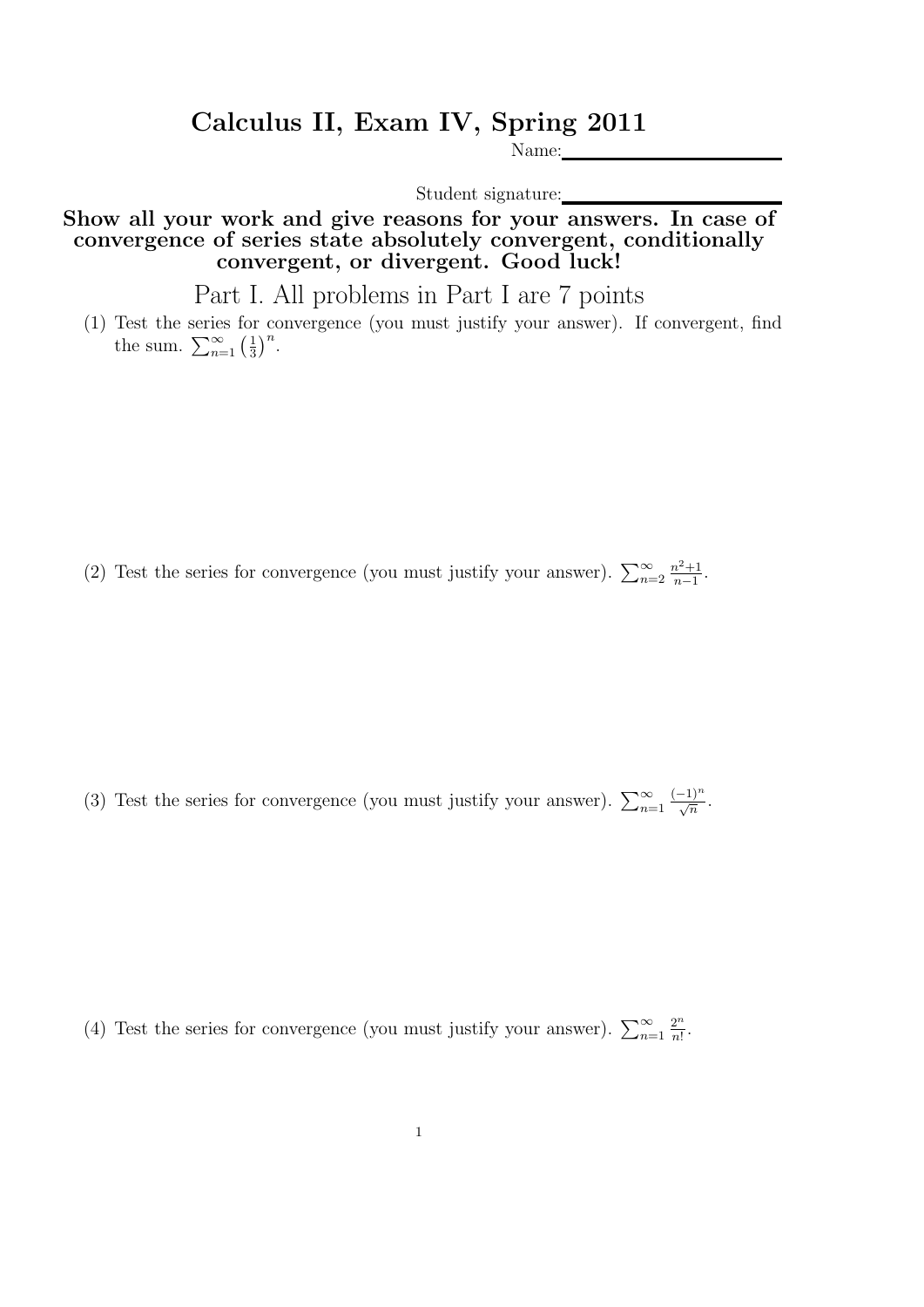(5) Find the power series representation of the function  $f(x) = \frac{x}{1-x}$ . Also state the interval of convergence!!

(6) Use power series to approximate the value of  $\sin(1/10)$  with an error less than  $10^{-6}$ .

(7) Find the power series representation of the function  $f(x) = e^{(x^3)}$ . Also state the interval of convergence. [You may use the power series for  $e^x$ .]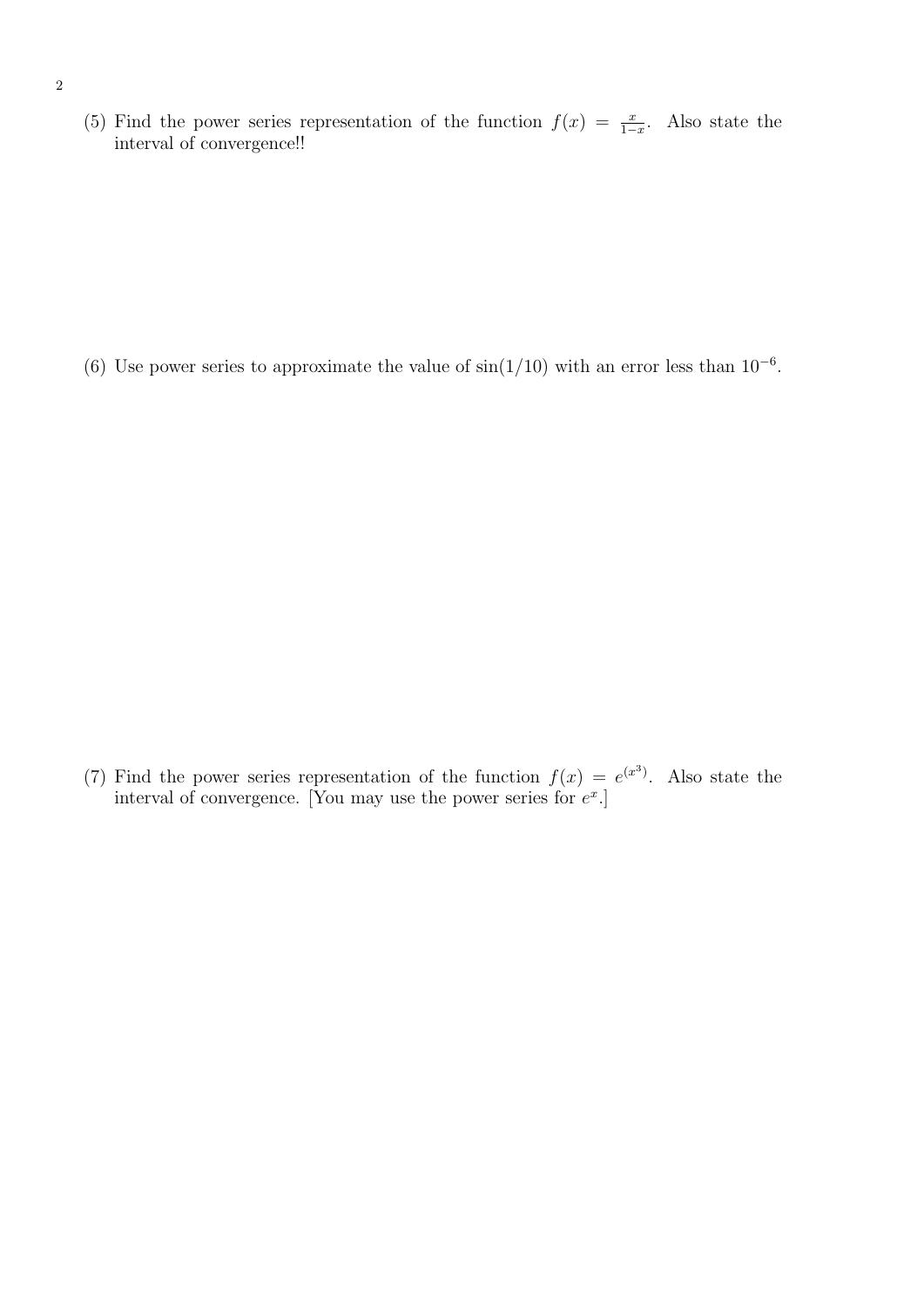Part II. All problems in part II are 17 points. (1) Find the interval and radius of convergence of the power series  $\sum_{n=1}^{\infty}$  $\frac{(x-1)^n}{\sqrt{n}}$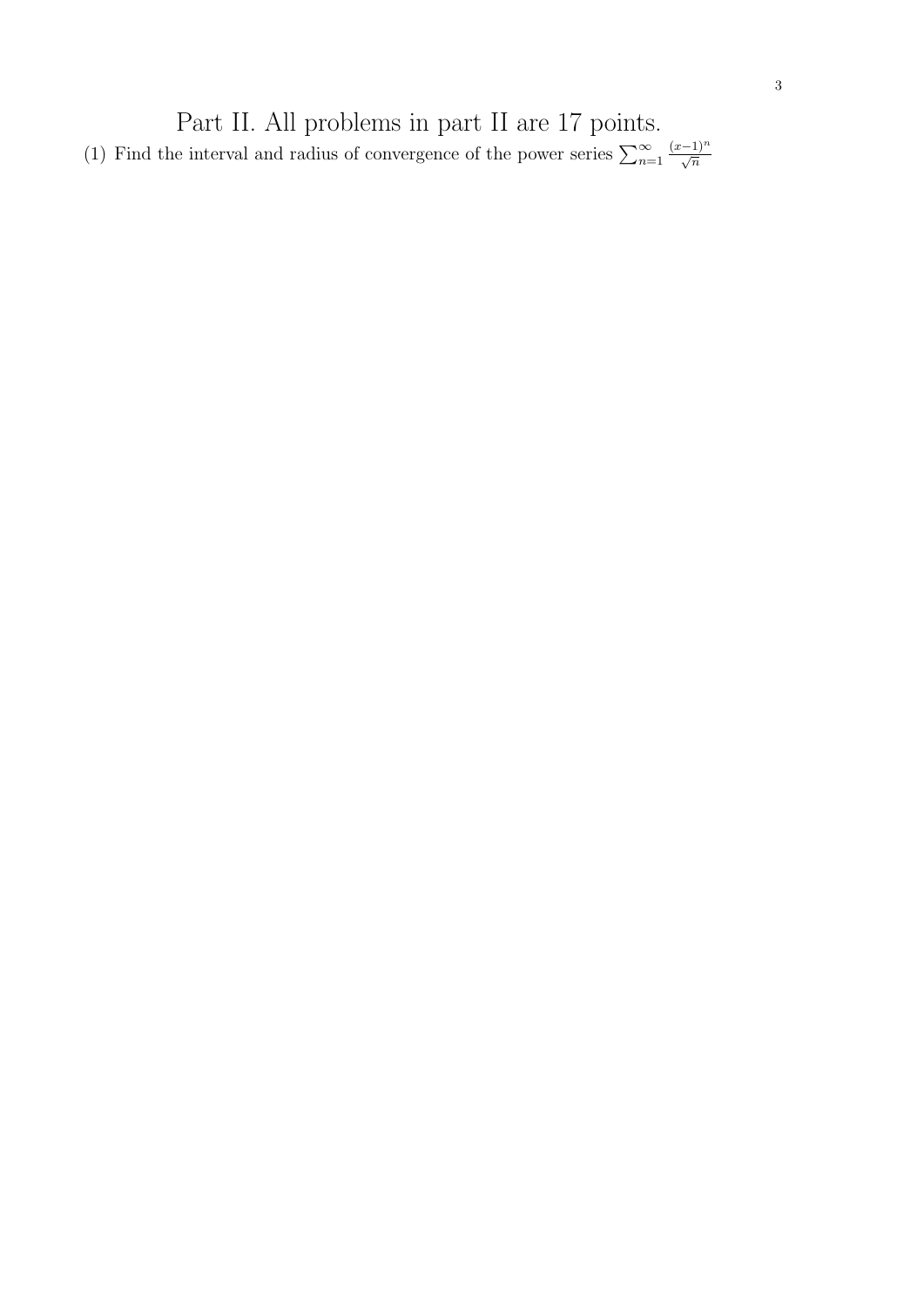(2) Approximate the value of the integral with an error less than  $10^{-10}$ :

$$
\int_0^{(1/10)} \sin(x^3) dx
$$

.